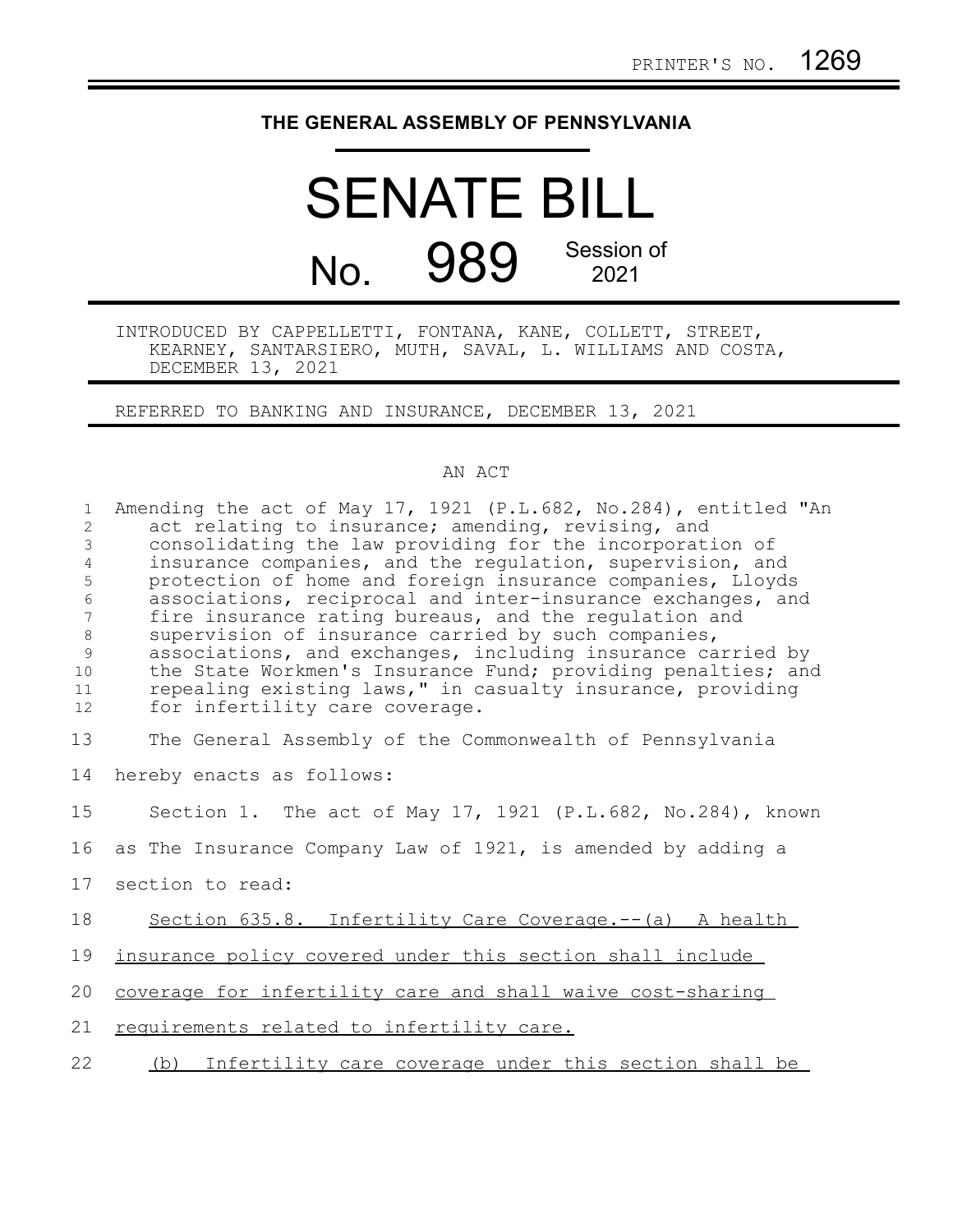| 1  | provided to covered individuals, including covered spouses and  |  |  |  |  |  |  |  |
|----|-----------------------------------------------------------------|--|--|--|--|--|--|--|
| 2  | covered nonspouse dependents. Infertility care coverage under   |  |  |  |  |  |  |  |
| 3  | this section shall be provided without discrimination on the    |  |  |  |  |  |  |  |
| 4  | basis of age, ancestry, color, disability, domestic partner     |  |  |  |  |  |  |  |
| 5  | status, gender, gender expression, gender identity, genetic     |  |  |  |  |  |  |  |
| 6  | information, marital status, national origin, race, religion,   |  |  |  |  |  |  |  |
| 7  | sex or sexual orientation. Nothing in this subsection shall be  |  |  |  |  |  |  |  |
| 8  | construed to interfere with the clinical judgment of a          |  |  |  |  |  |  |  |
| 9  | physician.                                                      |  |  |  |  |  |  |  |
| 10 | Infertility care coverage under this section shall be<br>(C)    |  |  |  |  |  |  |  |
| 11 | for the consultation, diagnosis and treatment of infertility,   |  |  |  |  |  |  |  |
| 12 | including the following:                                        |  |  |  |  |  |  |  |
| 13 | Intrauterine insemination.<br>(1)                               |  |  |  |  |  |  |  |
| 14 | (2)<br>Cryopreservation and thawing of eggs, sperm and embryos. |  |  |  |  |  |  |  |
| 15 | Cryopreservation of ovarian tissue.<br>(3)                      |  |  |  |  |  |  |  |
| 16 | Cryopreservation of testicular tissue.<br>(4)                   |  |  |  |  |  |  |  |
| 17 | (5)<br>Embryo biopsy.                                           |  |  |  |  |  |  |  |
| 18 | (6)<br>Diagnostic testing.                                      |  |  |  |  |  |  |  |
| 19 | Fresh and frozen embryo transfers.<br>(7)                       |  |  |  |  |  |  |  |
| 20 | Egg retrievals with unlimited embryo transfers in<br>(8)        |  |  |  |  |  |  |  |
| 21 | accordance with the quidelines of the American Society for      |  |  |  |  |  |  |  |
| 22 | Reproductive Medicine, including the use of single embryo       |  |  |  |  |  |  |  |
| 23 | transfers when recommended and medically appropriate.           |  |  |  |  |  |  |  |
| 24 | In vitro fertilization, including in vitro fertilization<br>(9) |  |  |  |  |  |  |  |
| 25 | through the use of donor eggs, sperm or embryos and in vitro    |  |  |  |  |  |  |  |
| 26 | fertilization that involves the transfer of embryos to a        |  |  |  |  |  |  |  |
| 27 | gestational carrier or surrogate.                               |  |  |  |  |  |  |  |
| 28 | Assisted hatching.<br>(10)                                      |  |  |  |  |  |  |  |
| 29 | Intracytoplasmic sperm injection.<br>(11)                       |  |  |  |  |  |  |  |
| 30 | (12)<br>Infertility medications.                                |  |  |  |  |  |  |  |
|    |                                                                 |  |  |  |  |  |  |  |

20210SB0989PN1269 - 2 -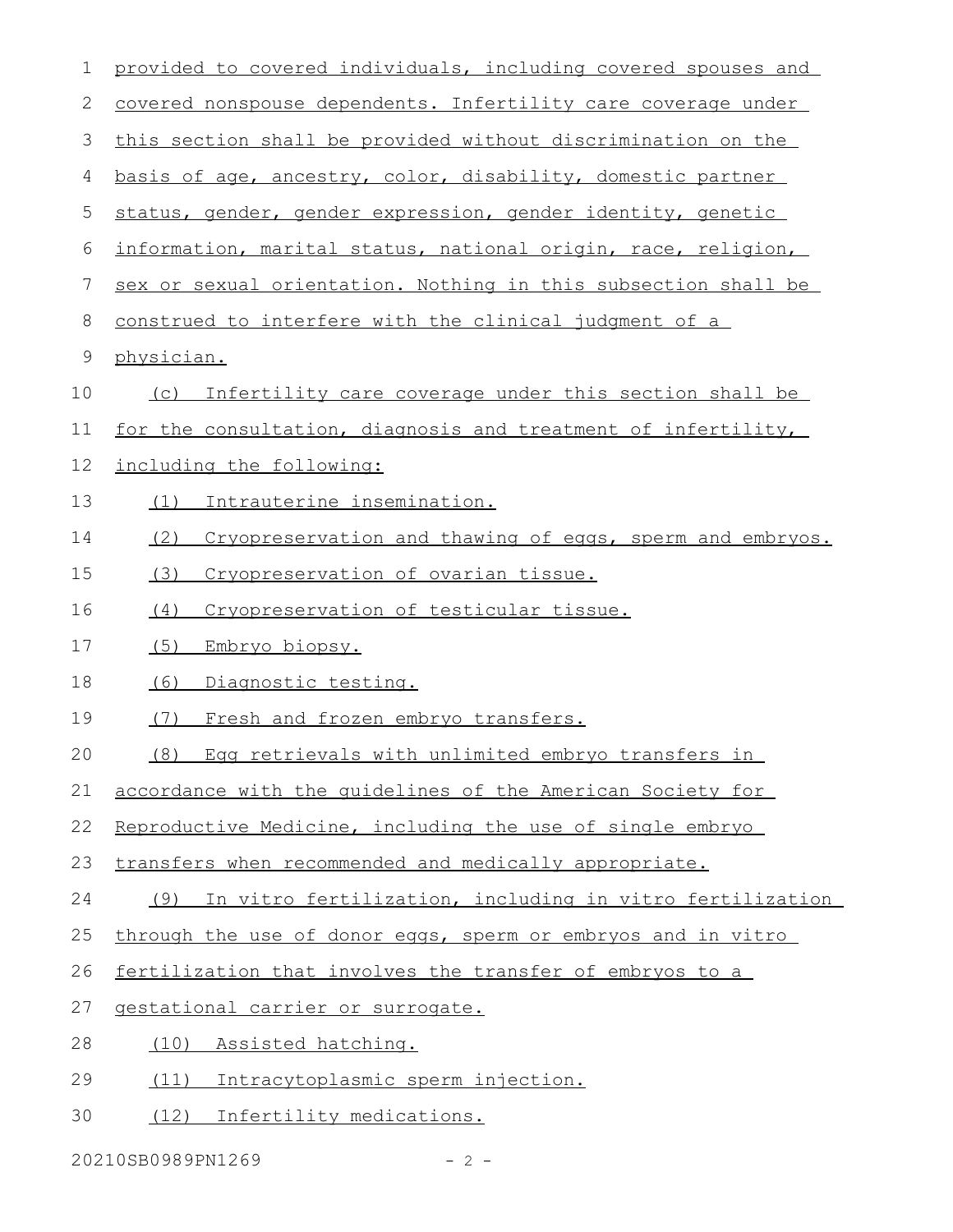1 (13) Ovulation induction.

| $\mathbf{2}$   | Storage of oocytes, sperm, embryos and tissue.<br>(14)           |  |  |  |  |  |  |  |
|----------------|------------------------------------------------------------------|--|--|--|--|--|--|--|
| 3              | Surgery to address disorders of the female reproductive<br>(15)  |  |  |  |  |  |  |  |
| $\overline{4}$ | tract that impair fertility and to address disorders of sperm    |  |  |  |  |  |  |  |
| 5              | production or anatomic disorders of the male reproductive tract  |  |  |  |  |  |  |  |
| 6              | that impair fertility.                                           |  |  |  |  |  |  |  |
| 7              | (16) Medical and laboratory services that reduce excess          |  |  |  |  |  |  |  |
| 8              | embryo creation through egg cryopreservation and thawing.        |  |  |  |  |  |  |  |
| $\mathcal{G}$  | Surrogacy, including the costs associated with the<br>(17)       |  |  |  |  |  |  |  |
| 10             | preparation for reception or introduction of embryos, oocytes or |  |  |  |  |  |  |  |
| 11             | donor sperm into a surrogate or gestational carrier.             |  |  |  |  |  |  |  |
| 12             | (18)<br>Gamete intrafallopian transfers.                         |  |  |  |  |  |  |  |
| 13             | (19)<br>Therapeutic devices.                                     |  |  |  |  |  |  |  |
| 14             | (20)<br>Standard fertility preservation services for an          |  |  |  |  |  |  |  |
| 15             | individual who has a medical condition and is expected to        |  |  |  |  |  |  |  |
| 16             | undergo medication therapy, surgery, radiation, chemotherapy or  |  |  |  |  |  |  |  |
| 17             | other medical treatment that is recognized by a medical          |  |  |  |  |  |  |  |
| 18             | professional to cause a risk of impairment to fertility.         |  |  |  |  |  |  |  |
| 19             | (21) Any nonexperimental procedure for infertility               |  |  |  |  |  |  |  |
| 20             | recognized by the American Society for Reproductive Medicine,    |  |  |  |  |  |  |  |
| 21             | the American College of Obstetricians and Gynecologists or the   |  |  |  |  |  |  |  |
| 22             | Society for Assisted Reproductive Technology or by an            |  |  |  |  |  |  |  |
| 23             | infertility expert identified by the Department of Health.       |  |  |  |  |  |  |  |
| 24             | (22) Any other services, procedures, medications or devices      |  |  |  |  |  |  |  |
| 25             | related to the consultation, diagnosis and treatment of          |  |  |  |  |  |  |  |
| 26             | infertility.                                                     |  |  |  |  |  |  |  |
| 27             | A health insurance policy covered under this section may<br>(d)  |  |  |  |  |  |  |  |
| 28             | not:                                                             |  |  |  |  |  |  |  |
| 29             | contain preexisting condition exclusions, preexisting<br>(1)     |  |  |  |  |  |  |  |
| 30             | condition waiting periods to access the infertility care         |  |  |  |  |  |  |  |
|                | 20210SB0989PN1269<br>$-3 -$                                      |  |  |  |  |  |  |  |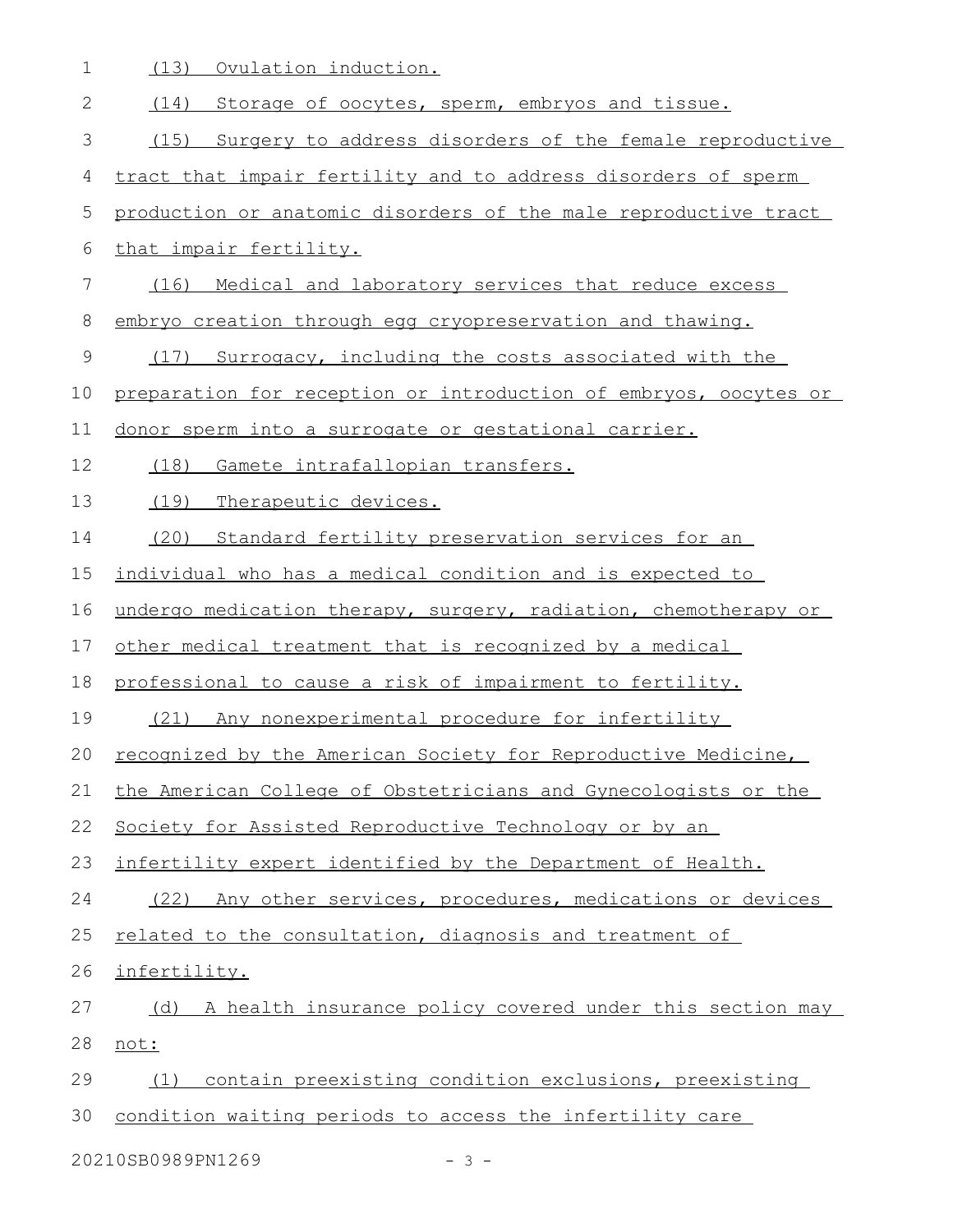| 1  | coverage required under this section;                             |  |  |  |  |  |  |  |
|----|-------------------------------------------------------------------|--|--|--|--|--|--|--|
| 2  | (2) use the prior diagnosis of infertility or prior               |  |  |  |  |  |  |  |
| 3  | treatment for infertility as a basis for excluding, limiting or   |  |  |  |  |  |  |  |
| 4  | otherwise restricting the availability of infertility care        |  |  |  |  |  |  |  |
| 5  | coverage required under this section; or                          |  |  |  |  |  |  |  |
| 6  | (3) contain limitations on coverage for infertility benefits      |  |  |  |  |  |  |  |
| 7  | based solely on arbitrary factors, including the number of        |  |  |  |  |  |  |  |
| 8  | infertility care attempts or cost of infertility care.            |  |  |  |  |  |  |  |
| 9  | As used in this section, the following words and phrases<br>(e)   |  |  |  |  |  |  |  |
| 10 | shall have the meanings given to them in this subsection unless   |  |  |  |  |  |  |  |
| 11 | the context clearly indicates otherwise:                          |  |  |  |  |  |  |  |
| 12 | "Cost-sharing." The share of costs covered by the patient,        |  |  |  |  |  |  |  |
| 13 | including a deductible, coinsurance, copayment or similar         |  |  |  |  |  |  |  |
| 14 | charge. The term does not include the payment of a health         |  |  |  |  |  |  |  |
| 15 | insurance policy premium.                                         |  |  |  |  |  |  |  |
| 16 | "Health insurance policy." Any individual or group health         |  |  |  |  |  |  |  |
| 17 | insurance policy, subscriber contract, certificate or plan that   |  |  |  |  |  |  |  |
| 18 | provides medical or health care coverage by a health care         |  |  |  |  |  |  |  |
| 19 | facility or licensed health care provider on an expense-incurred  |  |  |  |  |  |  |  |
|    | 20 service or prepaid basis and that is offered by or is governed |  |  |  |  |  |  |  |
| 21 | under any of the following:                                       |  |  |  |  |  |  |  |
| 22 | (1) This act, including section 630.                              |  |  |  |  |  |  |  |
| 23 | (2) The children's health insurance program under Article         |  |  |  |  |  |  |  |
| 24 | XXIII-A.                                                          |  |  |  |  |  |  |  |
| 25 | Subdivision (f) of Article IV of the act of June 13,<br>(3)       |  |  |  |  |  |  |  |
| 26 | 1967 (P.L.31, No.21), known as the "Human Services Code."         |  |  |  |  |  |  |  |
| 27 | The act of December 29, 1972 (P.L.1701, No.364), known<br>(4)     |  |  |  |  |  |  |  |
| 28 | as the "Health Maintenance Organization Act."                     |  |  |  |  |  |  |  |
| 29 | (5) 40 Pa.C.S. Chs. 61 (relating to hospital plan                 |  |  |  |  |  |  |  |
| 30 | corporations) and 63 (relating to professional health services    |  |  |  |  |  |  |  |
|    |                                                                   |  |  |  |  |  |  |  |

20210SB0989PN1269 - 4 -